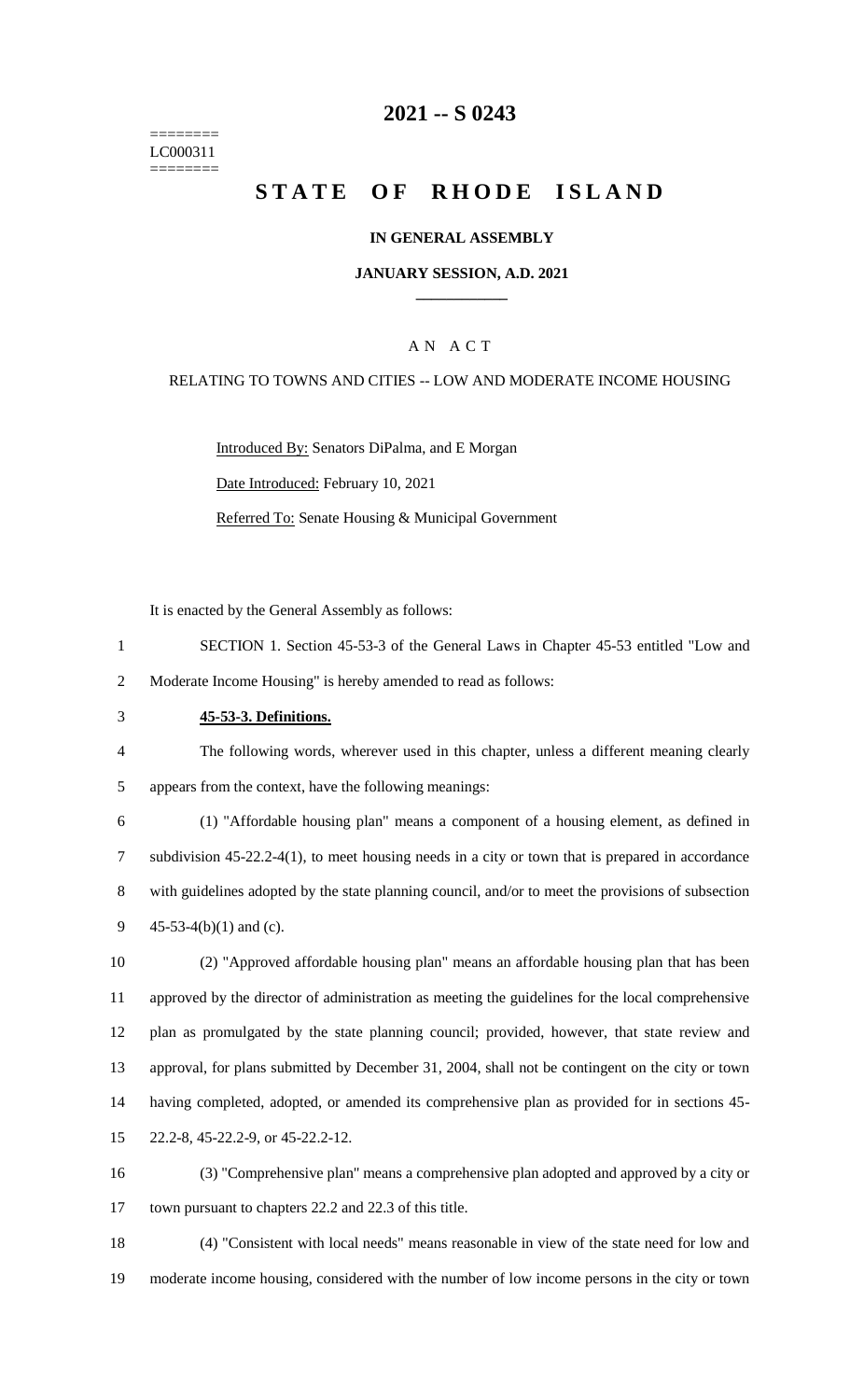affected and the need to protect the health and safety of the occupants of the proposed housing or of the residence of the city or town, to promote better site and building design in relation to the surroundings, or to preserve open spaces, and if the local zoning or land use ordinances, requirements, and regulations are applied as equally as possible to both subsidized and unsubsidized housing. Local zoning and land use ordinances, requirements, or regulations are consistent with local needs when imposed by a city or town council after comprehensive hearing in a city or town where:

 (i) Low or moderate income housing exists which is: (A) in the case of an urban city or town which has at least 5,000 occupied year-round rental units and the units, as reported in the 10 latest decennial census of the city or town, comprise twenty-five percent (25%) or more of the year- round housing units, is in excess of fifteen percent (15%) of the total occupied year-round rental units; or (B) in the case of all other cities or towns, is in excess of ten percent (10%) of the year-13 round housing units reported in the census. For purposes of calculating the percentage of the year-14 round housing units which constitute low or moderate income housing, including, but not limited 15 to, calculations to meet the requirements of chapter 22.2 of title 45, ("Rhode Island comprehensive 16 planning and land use act"), mobile and manufactured homes within a mobile and manufactured 17 home park which meet the definitions set forth in chapter 44 of title 31, ("mobile and manufactured 18 homes"), may be counted as low or moderate income housing units by the city or town.

 (ii) The city or town has promulgated zoning or land use ordinances, requirements, and regulations to implement a comprehensive plan which has been adopted and approved pursuant to chapters 22.2 and 22.3 of this title, and the housing element of the comprehensive plan provides for low and moderate income housing in excess of either ten percent (10%) of the year-round housing units or fifteen percent (15%) of the occupied year-round rental housing units as provided 24 in subdivision  $(2)(i)$ .

 (5) "Infeasible" means any condition brought about by any single factor or combination of factors, as a result of limitations imposed on the development by conditions attached to the approval of the comprehensive permit, to the extent that it makes it impossible for a public agency, nonprofit organization, or limited equity housing cooperative to proceed in building or operating low or moderate income housing without financial loss, within the limitations set by the subsidizing agency of government, on the size or character of the development, on the amount or nature of the subsidy, or on the tenants, rentals, and income permissible, and without substantially changing the rent levels and unit sizes proposed by the public agency, nonprofit organization, or limited equity housing cooperative.

(6) "Letter of eligibility" means a letter issued by the Rhode Island housing and mortgage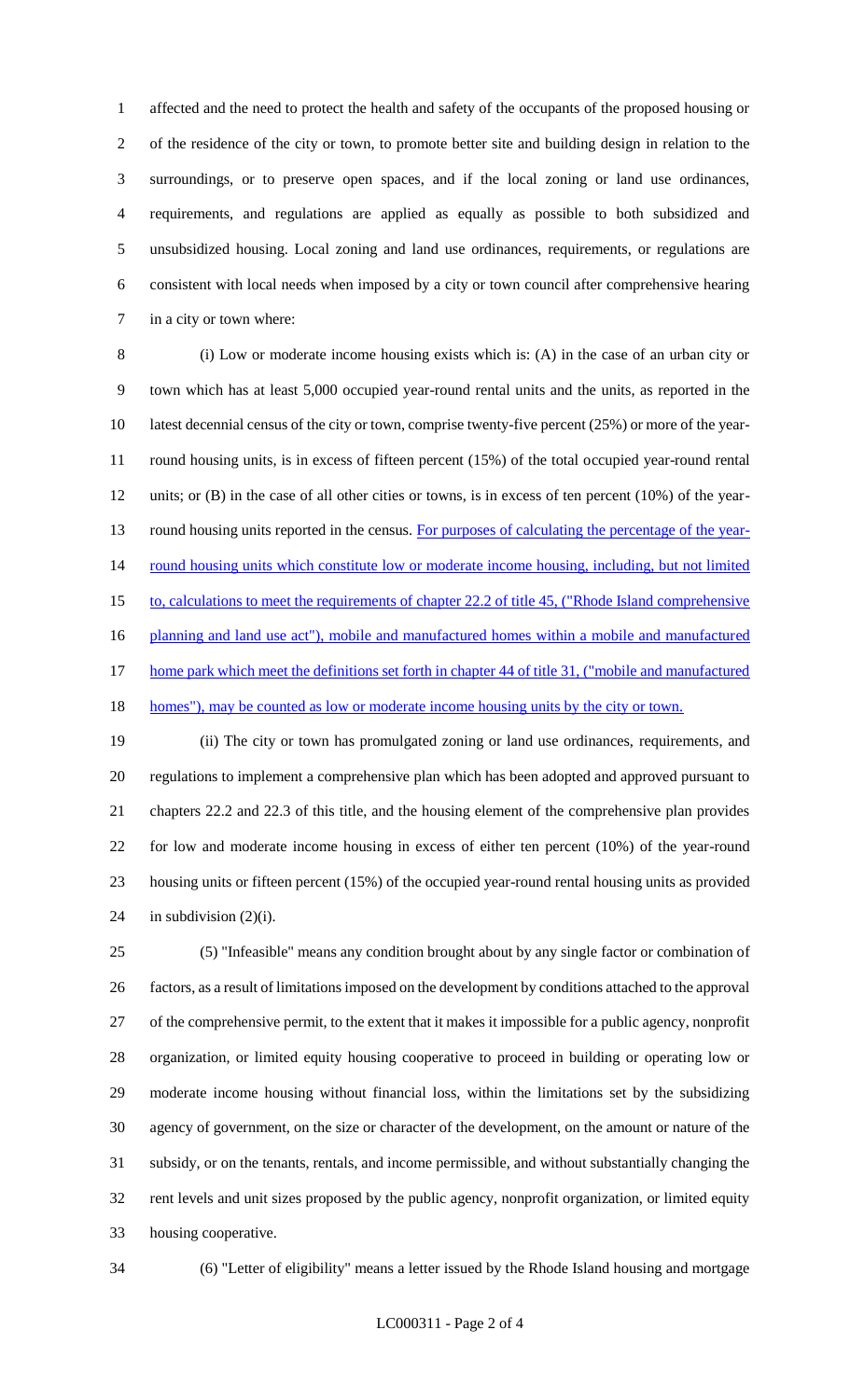finance corporation in accordance with subsection 42-55-5.3(a).

 (7) "Local board" means any town or city official, zoning board of review, planning board or commission, board of appeal or zoning enforcement officer, local conservation commission, historic district commission, or other municipal board having supervision of the construction of buildings or the power of enforcing land use regulations, such as subdivision, or zoning laws.

 (8) "Local review board" means the planning board as defined by subdivision 45-22.2- 4(26), or if designated by ordinance as the board to act on comprehensive permits for the town, the zoning board of review established pursuant to section 45-24-56.

 (9) "Low or moderate income housing" means any housing whether built or operated by any public agency or any nonprofit organization or by any limited equity housing cooperative or any private developer, that is subsidized by a federal, state, or municipal government subsidy under any program to assist the construction or rehabilitation of housing affordable to low or moderate income households, as defined in the applicable federal or state statute, or local ordinance and that will remain affordable through a land lease and/or deed restriction for ninety-nine (99) years or such other period that is either agreed to by the applicant and town or prescribed by the federal, state, or municipal government subsidy program but that is not less than thirty (30) years from initial occupancy.

 (10) "Meeting housing needs" means adoption of the implementation program of an approved affordable housing plan and the absence of unreasonable denial of applications that are made pursuant to an approved affordable housing plan in order to accomplish the purposes and expectations of the approved affordable housing plan.

 (11) "Municipal government subsidy" means assistance that is made available through a city or town program sufficient to make housing affordable, as affordable housing is defined in § 42-128-8.1(d)(1); such assistance may include, but is not limited to, direct financial support, abatement of taxes, waiver of fees and charges, and approval of density bonuses and/or internal subsidies, and any combination of forms of assistance.

SECTION 2. This act shall take effect upon passage.

#### ======== LC000311 ========